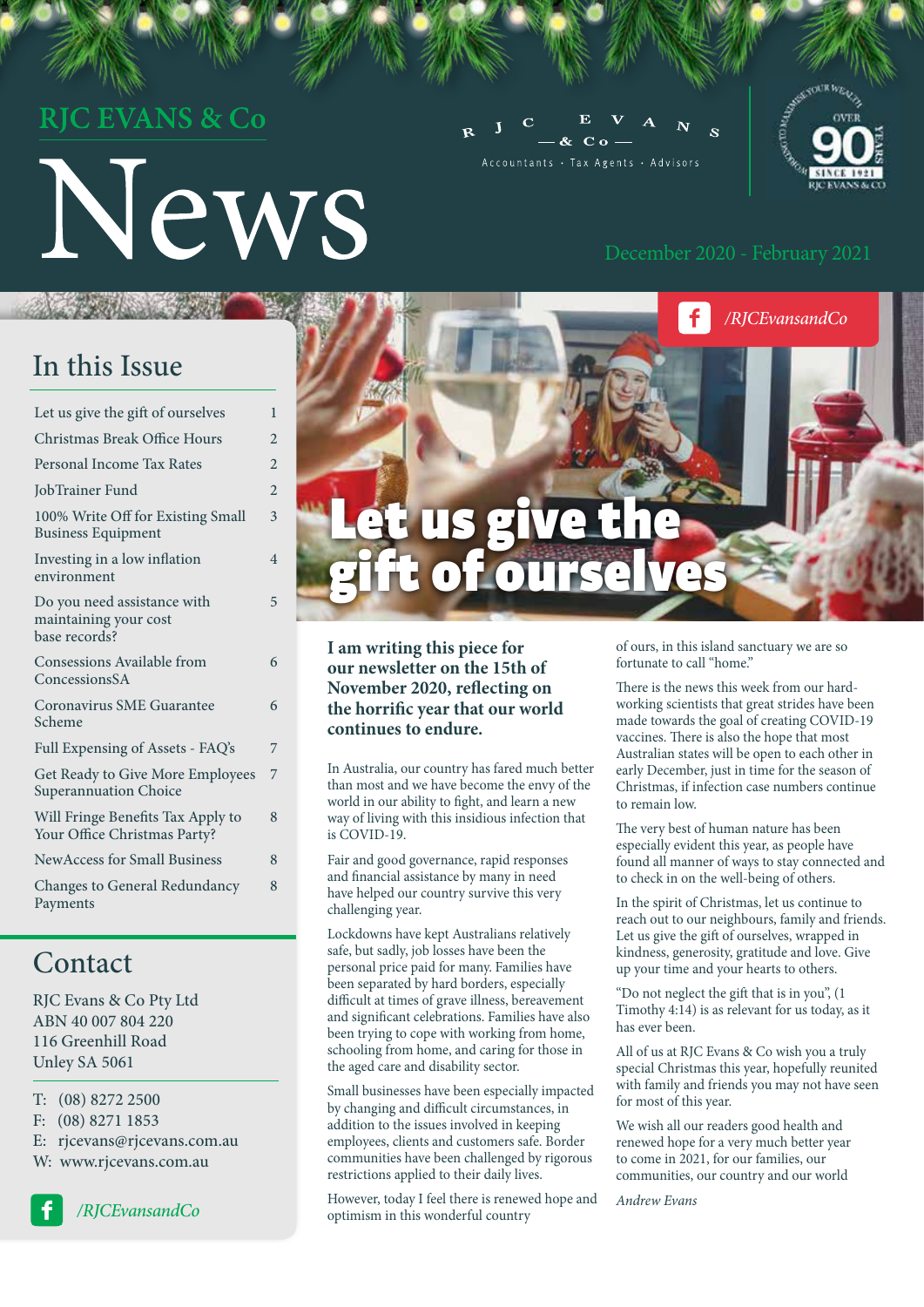# General

# Christmas Break Office **Hours**

**The office will be closed for the Christmas period from 12.30pm on Wednesday, 23 December 2020.** 

**The office will then reopen with full staff on Monday, 4 January 2021.**

# **Personal Income Tax Rates**



**Individual income tax brackets changed on 1 July 2020. A chart summarising the changes is detailed below.** 

In short, the following has occurred:

- The 19% tax bracket has been extended from \$37,000 to \$45,000.
- The 32.5% marginal income tax rate has been pushed out to \$120,000.

| Taxable Income Range (\$)          |                 |  |  |
|------------------------------------|-----------------|--|--|
| Marginal<br><b>Income Tax Rate</b> | 2020/21         |  |  |
|                                    | $0-18,200$      |  |  |
| 19                                 | 18,201-45,000   |  |  |
| 32.5                               | 45,001-120,000  |  |  |
| 37                                 | 120,001-180,000 |  |  |
| 45                                 | >180,001        |  |  |



**If at the end of 2020 you are leaving school or looking for work, JobTrainer is your opportunity to study free or obtain low-fee courses. You can study for an accredited diploma, certificate or short course.**

Under the JobTrainer package the Supporting Apprentices and Trainers wage subsidy is also available to small and medium-sized business employers to retain apprentices and trainees in work.

Eligibility for this wage subsidy has been expanded to include medium-size business with up to 199 employees who had an apprentice in place on the 1 July 2020.

The Government is supporting small business to retain their apprentices and trainees. Eligible employers can apply for a wage subsidy of 50% of the apprentices or trainees' wages paid until the 31 March 2021.

In addition to the existing support for small business, medium-sized business will now be eligible for the subsidy for wages paid from 1 July 2020–31 March 2021.

Subsidies will also be available to any new employer who re-engages an eligible apprentice that was displaced by an eligible small or medium-sized business.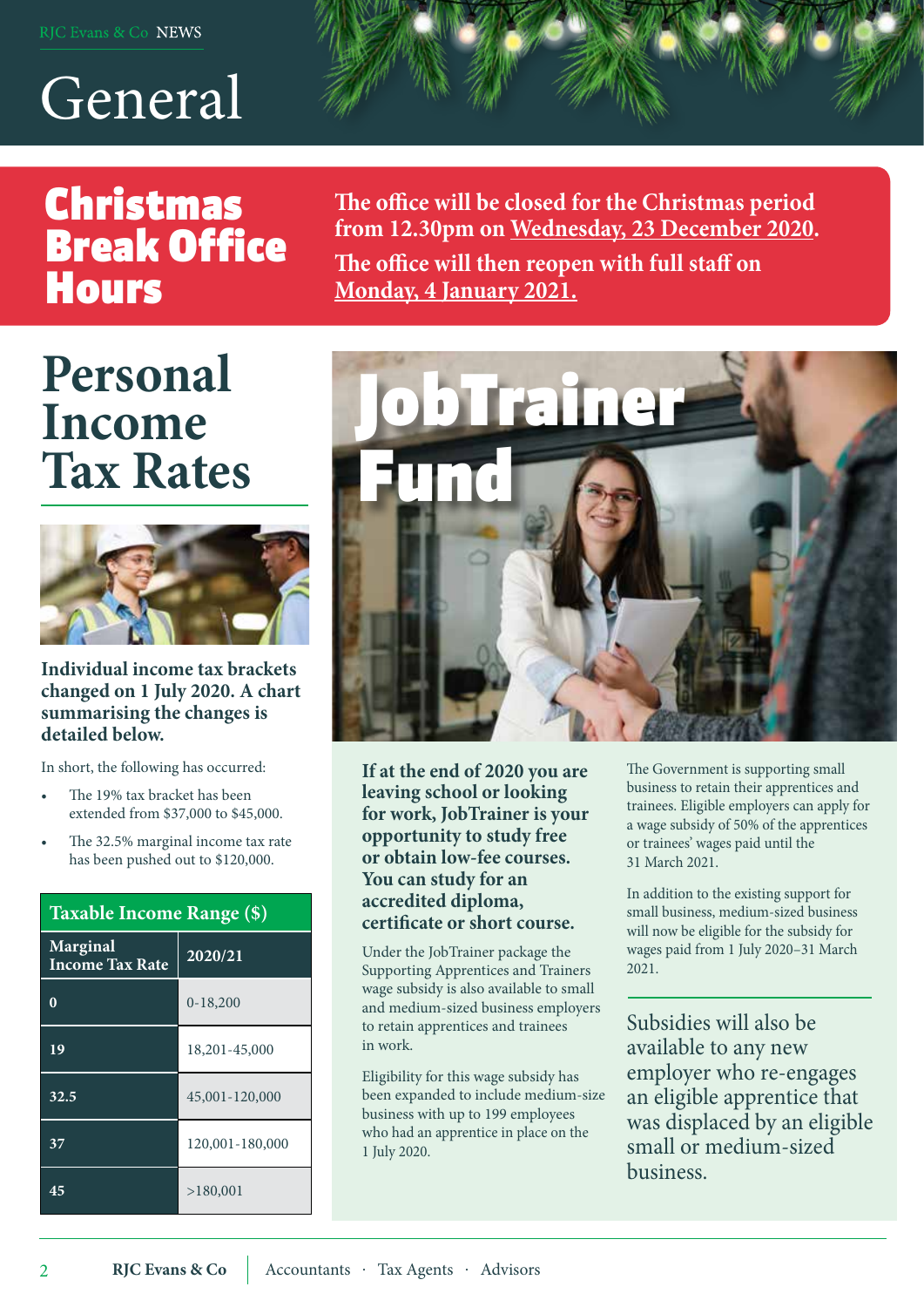

**Many small and medium business owners (with an aggregated turnover of less than \$50 million) would be aware of the 2020 Federal Budget measure to allow their business to immediately claim a tax deduction on the full cost of equipment purchased and installed between 6 October 2020 and 30 June 2022, no matter the cost.**

Interestingly, the same concession also applies to **existing**  equipment, where the simplified depreciation system has been applied. In fact it is compulsory for existing pool balances.

To be eligible to claim the remaining book value of equipment

(new and existing) as a tax deduction in 2020/21, the following criteria must be met;

- ▷ the business must have an annual turnover of less than \$50 million; AND
- ▷ the equipment must be depreciated via the Small Business Pool (referred to as the "General STS Pool" on RJC Evans & Co Depreciation Schedules)

This will result in significant tax savings for small businesses in 2020/21. For capital intensive small businesses (such as primary producers), the saving may carry forward to future years.

However, as the below illustration shows, subsequent years may have larger tax bills as a result of this "bring forward" measure. Cashflow planning in these years will be important should the associated equipment be under finance.

| <b>NEW RULES</b>                          | Year 1       | Year 2         | Year 3         | Year 4           | Year <sub>5</sub> | Year 6         | <b>TOTAL</b>  |
|-------------------------------------------|--------------|----------------|----------------|------------------|-------------------|----------------|---------------|
| Cash Profit                               | 500,000      | 500,000        | 500,000        | 500,000          | 500,000           | 500,000        | 3,000,000     |
| Depreciation                              | (1,400,000)  | $\overline{0}$ | $\overline{0}$ | $\boldsymbol{0}$ | $\overline{0}$    | $\mathbf{0}$   | (1,400,000)   |
| Carry Fwd Tax Loss                        | $\mathbf{0}$ | (900,000)      | (400,000)      | $\boldsymbol{0}$ | $\theta$          | $\overline{0}$ | (1,300,000)   |
| Taxable Profit/(Loss)                     | (900,000)    | (400,000)      | 100,000        | 500,000          | 500,000           | 500,000        | 300,000       |
| Post 2020 Budget Tax<br>(@marginal rates) | $\bf{0}$     | $\bf{0}$       | 22,967         | 195,667          | 195,667           | 195,667        | 609, 968      |
| <b>OLD RULES</b>                          |              |                |                |                  |                   |                |               |
| Cash Profit                               | 500,000      | 500,000        | 500,000        | 500,000          | 500,000           | 500,000        | 3,000,000     |
| Depreciation                              | (420,000)    | (294,000)      | (205, 800)     | (144,060)        | (100, 842)        | (70, 589)      | (1, 235, 291) |
| Taxable Profit/(Loss)                     | 80,000       | 206,000        | 294,200        | 355,940          | 399,158           | 429,411        | 1,764,709     |
| Pre 2020 Budget Tax<br>(@marginal rates)  | 16,467       | 63,367         | 103,057        | 130,840          | 150,288           | 163,902        | 627,921       |
|                                           |              |                |                |                  |                   |                |               |
| Tax Saving/(cost)                         | 16,467       | 63,367         | 80,090         | (64, 827)        | (45,379)          | (31,765)       | 17,953        |

#### **Notes/Assumptions:**

▷ Sole Trader business

▷ Equipment cost \$2m, and an opening pool value of \$1.4m.

▷ Annual cash profit of \$500k.

- ▷ Ignores any additional equipment purchases/sales.
- Current 2020/21 marginal tax rates used in both scenarios.

Tax results will differ depending on small business structure (ie. sole trader, partnership, trust, company).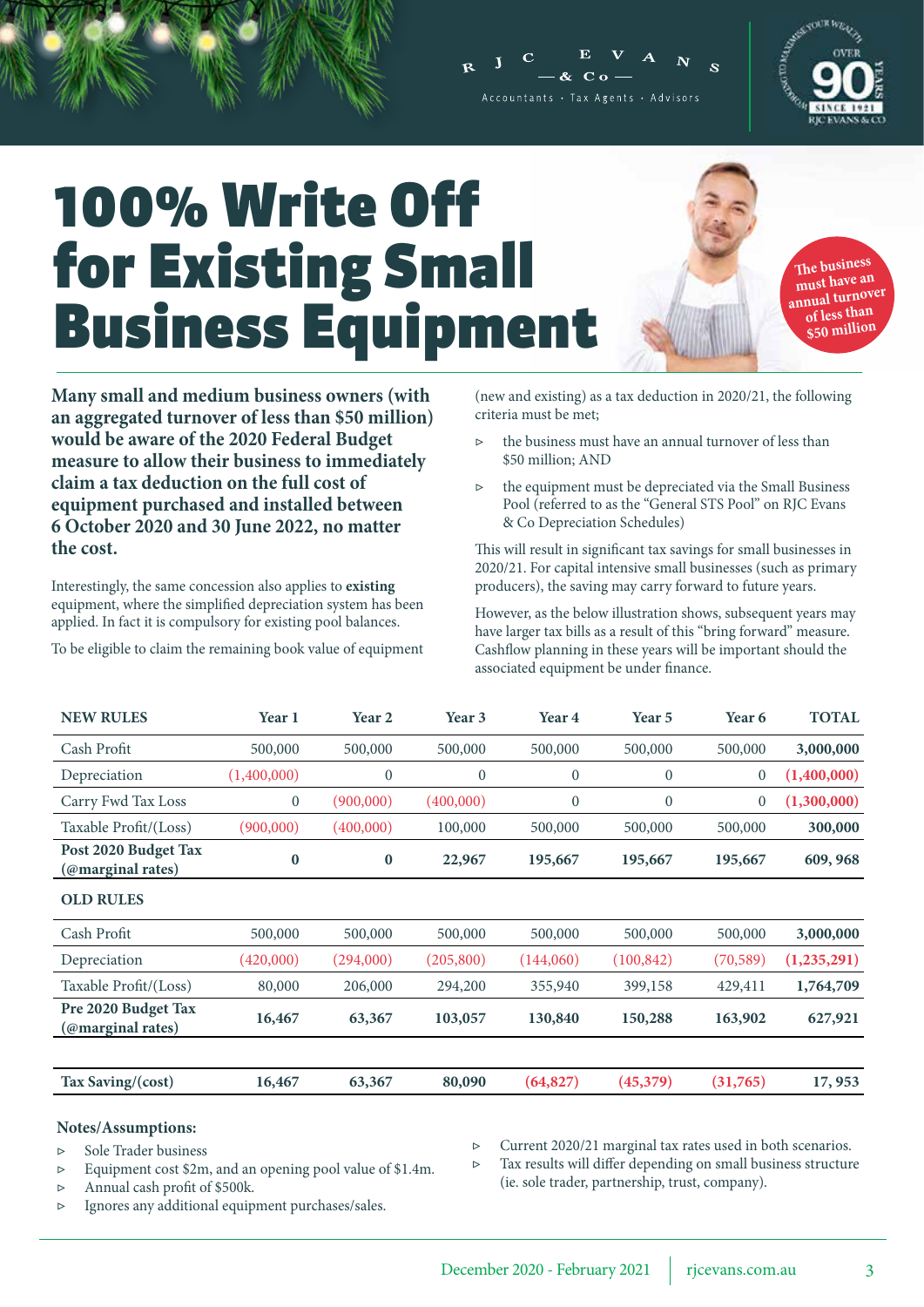# Investments

# **Investing in a low inflation environment**



**Investors have been experiencing a low inflation investment environment. A few simple rules should help you manage the impact of low inflation on your portfolio.**

Low inflation has its benefits for shoppers allowing them to buy goods and services at lower prices. However, it may not be good news for all investors, particularly those relying on cash and fixed interest investments to provide them with a reasonable income return.

The impact of low inflation on your portfolio will depend on the type of investments you hold. Some investments may benefit from low and falling inflation while investments in fixed interest (bonds) and cash tend to be hardest hit because they provide lower income returns when inflation is low.

Generally, weak economic activity tends to result in low inflation as the demand for goods and services falls. As a result, interest rates which are linked to the level of inflation also fall. The Reserve bank of Australia has been cutting official interest rates to historically low levels in reaction to subdued inflation. This has seen returns from cash investments decline.

As a result, interest rates which are linked to the level of inflation also fall when inflation is subdued. The Reserve bank of Australia has been cutting official interest rates to historically low levels in reaction to subdued inflation. This has seen returns from cash investments decline.

Nonetheless, investment strategies can be fine-tuned to maximise returns in periods when inflation is low and financial markets appear to be struggling. Common mistakes can also be avoided.

The following tips are often applied by successful investors when low inflation causes returns to wane:

#### **Adjust your income return**

**expectations:** Low inflation globally and in Australia means that retirees relying on cash and term deposits to generate income have seen their returns fall. You may need to accept lower rates in maturing term deposits or alternatively consider other investments which are likely to involve higher levels of risk. It is important that you assess the trade-off between how much risk you are willing to accept and the likelihood that your portfolio will grow to satisfy your objectives. Keep in mind your risk profile when assessing the acceptable level of risk.

You may also need to contribute more to your savings (which impacts your spending ability).

#### **Be wary of overpaying for yield:**

The search for yield has seen higher yielding securities increase in price which makes them less compelling investments from a valuation perspective. Be cautious to not overpay for securities in the chase for competitive yields.

#### **Take advantage of low borrowing**

**costs:** Low interest rates may be welcome news for those with debt especially a mortgage. Consider consolidating your debt into a single loan to take advantage of lower interest rates. Also reconsider your personal

budget to determine your ability to make higher payments to potentially reduce the life of your loan.

**Don't panic:** When world equity markets struggle, investors are often tempted to sell down their share investments. Don't panic and instead keep in mind your long term strategy objectives.

Now is the time to take a close look at your portfolio - particularly speculative investments - but it is not a time to abandon markets altogether.

#### **Reconsider your asset allocation**.

Global stock markets often go through periods of volatility but over the long-term it tends to favour equities over other more defensive asset classes.

However, it is worth considering the merits of assets classes like, infrastructure, private equity and even hedge funds.

Of course, your exposure to different asset classes depends on your age, tolerance for risk and savings objectives.

**Don't be disappointed.** In an environment where inflation is between 2 and 2.5 per cent, real returns of around 5 per cent are a worthwhile investment.

If you are interested to invest, or would like to review your existing investment portfolio or super, please contact our financial planner, **Gerrit Lombard on 08 8272 2500.**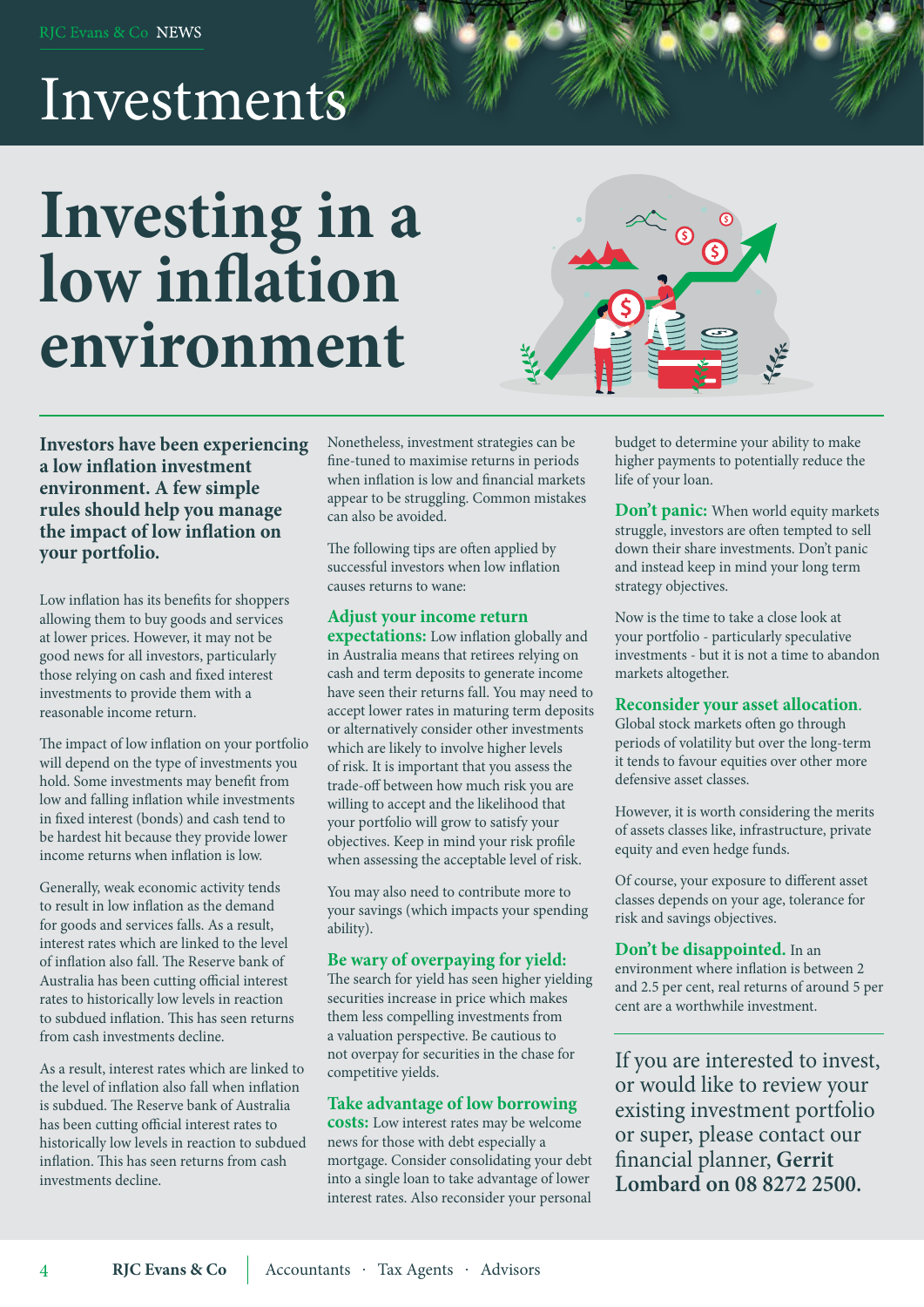



Do you need assistance with maintaining your cost base records?

> **If you have not engaged a full-service financial planner or stockbroker, your cost base records may be nonexistent or out of date.**

#### **In order to fund an independent retirement, many of our clients have purchased investments.**

It is imperative to retain accurate capital gains tax cost base records for these investments. While this may be very straightforward for an investment property, listed securities can be a much more complex task.

If you have not engaged a full-service financial planner or stockbroker, your cost base records may be nonexistent or out of date. Alternatively, if you or a loved one manually maintain cost base records, there is a risk these records are inaccurate, not up to date, may be lost or accidentally destroyed.

We have been engaged to undertake a reconstruction of the cost base records for many clients, including deceased estates. R J C Evans & Co Pty Ltd utilises comprehensive software which assists many key areas, including:

#### **Cost base reconstruction and ongoing maintenance:**

The software tracks the cost base records of each individual parcel for both ASX listed

securities and listed managed funds from the date of purchased to the date of sale. The software also accurately tracks dividend reinvestment, consolidations, mergers/splits, capital returns and name changes.

#### **Pre-CGT investments:**

Investments purchased on or before 19th September 1985 are exempt from capital gains tax. In addition, any bonus securities which result from a pre-CGT investment are also pre-CGT investments. The CGT/ pre-CGT status of all applicable investments is automatically maintained within the database.

#### **Investments eligible for indexation:**

Indexation applied to investments purchased between 20th September 1985 and 20th September 1999. The concept was to only levy tax on a gain which exceeded inflation. The indexed cost base is automatically calculated from the date of purchase through to 20th September 1999.

**Investments eligible for CGT discount:** Automatic tracking eliminates the guesswork from calculating which parcels of shares are eligible for the CGT discount.

#### **CGT minimisation:**

We can produce a report which details the largest capital loss, through to the largest capital gain at individual share parcel level. In addition, we can easily determine the capital gains and losses in a particular financial year; including capital gains tax distributions from listed managed funds, application of losses and overall CGT.

#### **Cost base split of investment records for estate beneficiaries:**

Once cost base records are in place, we can produce separate cost base records for each eligible beneficiary. As part of this process, the cost base of any pre-CGT investments will be reset to the market value at the date of death.

#### **What to do for peace of mind:**

Feel free to contact your advisor in our office if you would like to obtain a quote for reconstruction of historical cost base records and/or ongoing maintenance of your cost base records.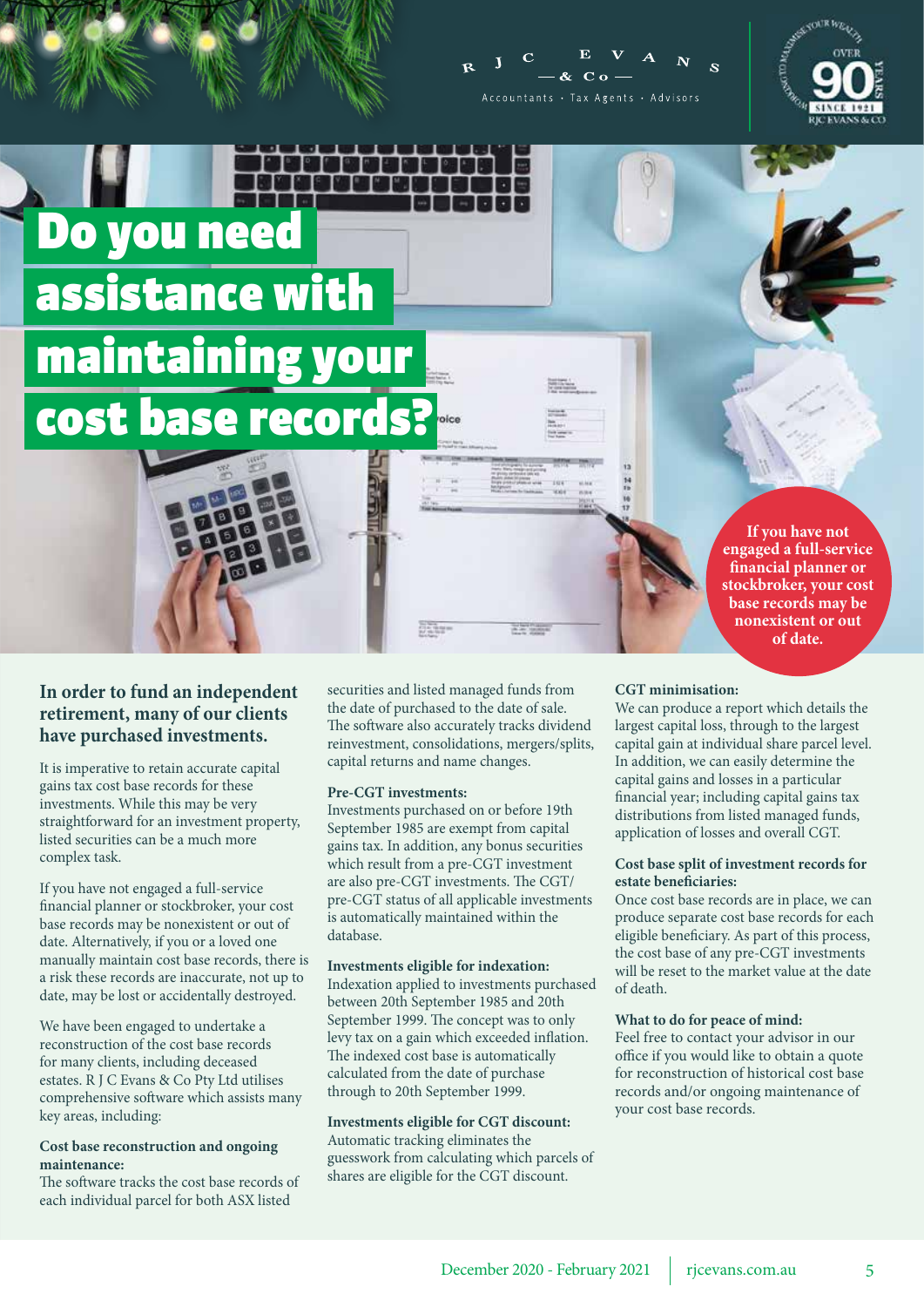# General

# Concessions Available from Concessions

**Do you concession eligibility**

**ConcessionsSA provides a range of concessions to help South Australians on low or fixed incomes with the cost of household expenses and/or travel on public transport.** 

Check which concessions you may be entitled to on the chart below:

| <b>Concessions</b><br>eligibility Chart                            | Cost of<br><b>Living</b> | <b>Sewer</b> | Water | <b>Energy</b> | <b>ESL</b> |
|--------------------------------------------------------------------|--------------------------|--------------|-------|---------------|------------|
| Pensioner<br><b>Concession Card</b>                                |                          |              |       |               |            |
| <b>DVA Gold Health</b><br>Card (TPI, EDA,<br>War Widow or<br>MRCA) |                          |              |       |               |            |
| British & NZ war<br>Widow                                          |                          |              |       |               |            |
| <b>Centrelink</b><br>Beneficiary                                   |                          |              |       |               |            |
| Ausstudy,<br><b>ABSTUDY</b>                                        |                          |              |       |               |            |
| <b>Low Income</b>                                                  |                          |              |       |               |            |
| Commonwealth<br><b>Seniors Health</b><br>Card                      |                          |              |       |               |            |
| <b>Centrelink Low</b><br><b>Income Health</b><br><b>Care Card</b>  |                          |              |       |               |            |

ConcessionsSA can be contacted at www.sa.gov.au/concessions

6

# **Coronavirus SME Guarantee Scheme**

**The Coronavirus SME Guarantee Scheme will provide a guarantee of 50% to small and medium enterprise lenders for new unsecured loans to be used for working capital.**

The aim of this is to enhance lender's willingness and ability to provide credit which will result in SMEs being able to access additional funding to help support them through the upcoming months.

SMEs with a turnover up to \$50 million will be eligible to receive these loans.

Eligible lenders are offering guaranteed loans on the following terms:

- Maximum total size of the loans will be \$1 million per borrower
- The loans will be up to 5 years, with an initial 6 month repayment holiday, at the discretion of the lender.
- The loans will be in the form of unsecured finance, meaning the borrowers will not have to provide an asset as security for the loan.
- Loans will continue to be subject to lender's credit assessment processes with the expectation that lenders will look through the cycle to sensibly take into account the uncertainty of the current economic conditions. The decision on whether to extend credit and management of the loan will remain with the lender.

This second phase of the Scheme started on 1 October 2020 and will be available for loans made until 30 June 2021.

If you are interested in the Coronavirus SME Guarantee Scheme, you should approach your financial institution for more information.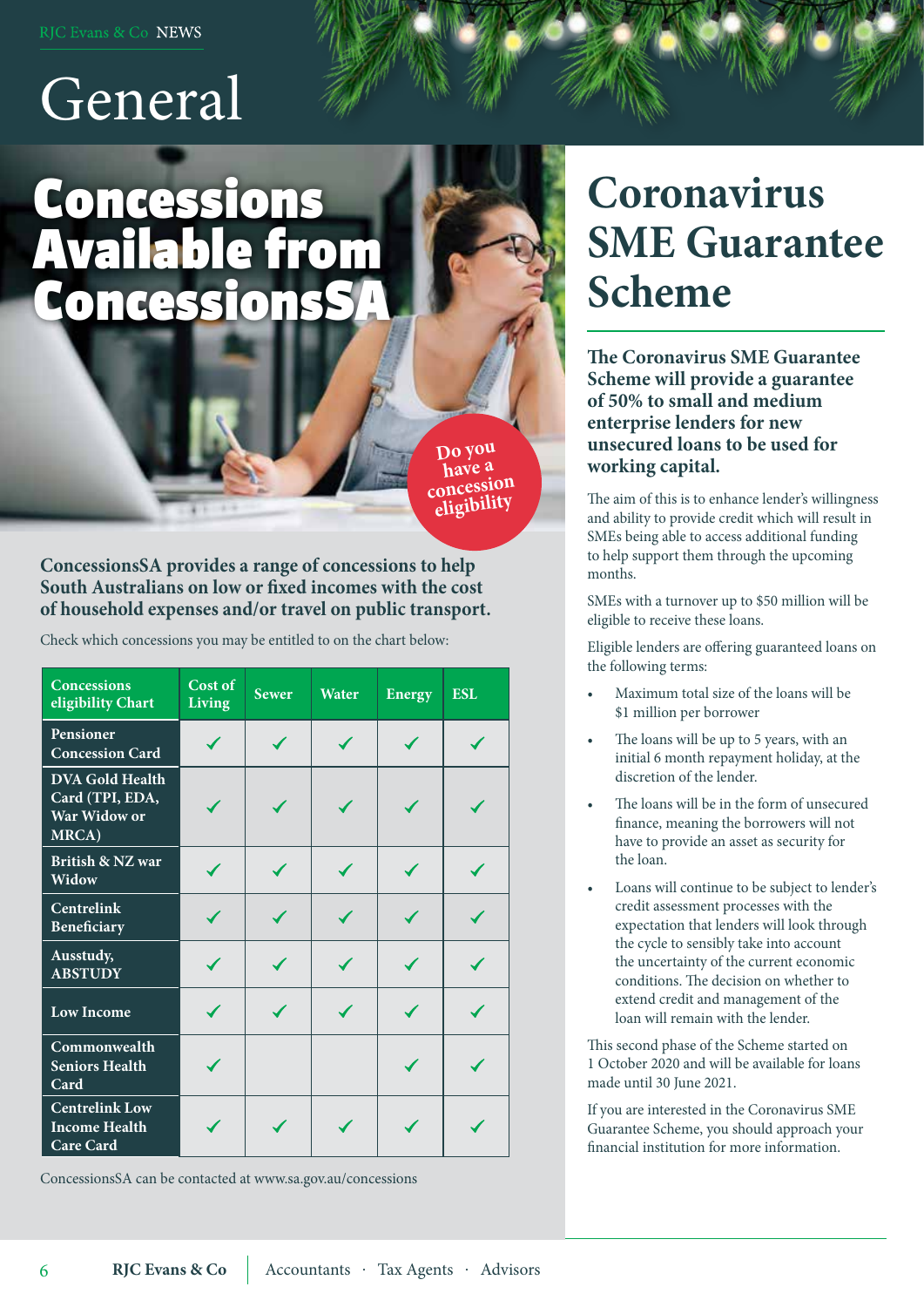



# **Full Expensing of Assets–FAQ's**

#### **Does full expensing apply to second hand assets?**

Assuming the asset is first held after budget time (6 October 2020) full expensing does apply to second hand assets. This assumes that the entity has an aggregated turnover of less than \$50 million.

#### **A motor vehicle is purchased by a small business entity for \$100,000 and therefore costs more than the car limit (\$59,136). It is estimated that the business use of the car will be 80%. What are the full expensing implications?**

The "cost" of the car will be limited to \$59,136. The taxable purpose portion of the adjustable value is deducted.

In this case, this would be 80% of  $$59,136 =$ \$47,308.80. The remaining proportion of the cost (\$52,691.20) is not dealt with under the tax legislation. If you have depreciating assets using tax depreciation, this amount would remain on the balance sheet until the car was eventually disposed.

**If a motor vehicle costs \$100,000 and therefore only \$51,136 is claimed as a tax deduction under the full expensing rules, when the vehicle is sold, what happens to the \$40,864 that is not being deducted?**

Effectively, the \$40,864 is not dealt with under the tax system. The car is deemed to cost \$59,136 and when it is sold the sale proceeds are adjusted downwards to cater for this.

When a car is sold to which the car limit applies, a calculation is completed to reduce the "termination value" of the car.

For example, assume that the above mentioned vehicle was sold for \$50,000 (GST exclusive) the termination value of the car (the sale proceeds) is adjusted to \$29,568. This is \$50,000 x (\$59,136/\$100,000).

If small business depreciation is being used, the cost of the vehicle was added to the general small business pool, \$29,568 would be subtracted from the pool. If this meant the pool had a negative balance, the negative balance would be returned as assessable income, then the pool balance would be set to zero.

#### **When an item of plant is purchased using a Chattel mortgage, does the cost of the item become available for deduction when the finance contract is settled and the item of plant is delivered?**

A chattel mortgage gives the owner of the asset legal ownership from the start of the ownership contract.

In terms of the tax legislation, an asset is held by the owner, or the legal owner, if there is both a legal and equitable owner. For the full expensing law to apply to an asset, it must be first held after budget time (6 October 2020). Therefore, the deduction is available when the taxpayer becomes the legal owner of the asset and the asset starts to be used, or is installed ready for use.

When the plant is delivered, it will usually be the case that the taxpayer is the owner/ holder of the asset.

However, until it is installed ready for use no deduction can be claimed.

#### **Are solar panels for a commercial building that is rented to tenants able to be fully expensed?**

Solar Photovoltaic Electricity Generation System assets are given an effective life of 20 years by the Australian Taxation Office. Accordingly, such assets are considered to be eligible depreciating assets for the purposes of the full expensing legislation.

The key issue is whether a business is being conducted by the entity that owns the business. Only businesses are able to claim full expensing of depreciation. This would depend on the facts.



### Get Ready to Give More Employees Superannuation **Choice**

**The change to the law means that employers may need to offer employees more choice in relation to the superannuation fund into which they pay their compulsory superannuation contributions.** 

All workplace determinations and enterprise agreements made on or after 1 January 2021 must give employees the right to choose their superannuation fund.

Once the new determination or agreement is in place, an employer will need to give a Superannuation (Super) Standard Choice Form to:

- Existing employees who request to choose their superannuation fund.
- All new employees.

Employers must then pay employee's compulsory superannuation to their nominated fund.

If an employee doesn't nominate a fund, an employer can continue to pay their superannuation into the same fund to which it was previously contributed, or into their default fund.

All employees can nominate their chosen fund by completing the standard choice form through ATO online services linked to their MyGov account.

**All workplace determinations and enterprise agreements made on or after 1 January 2021 must give employees the right to choose their superannuation fund.**